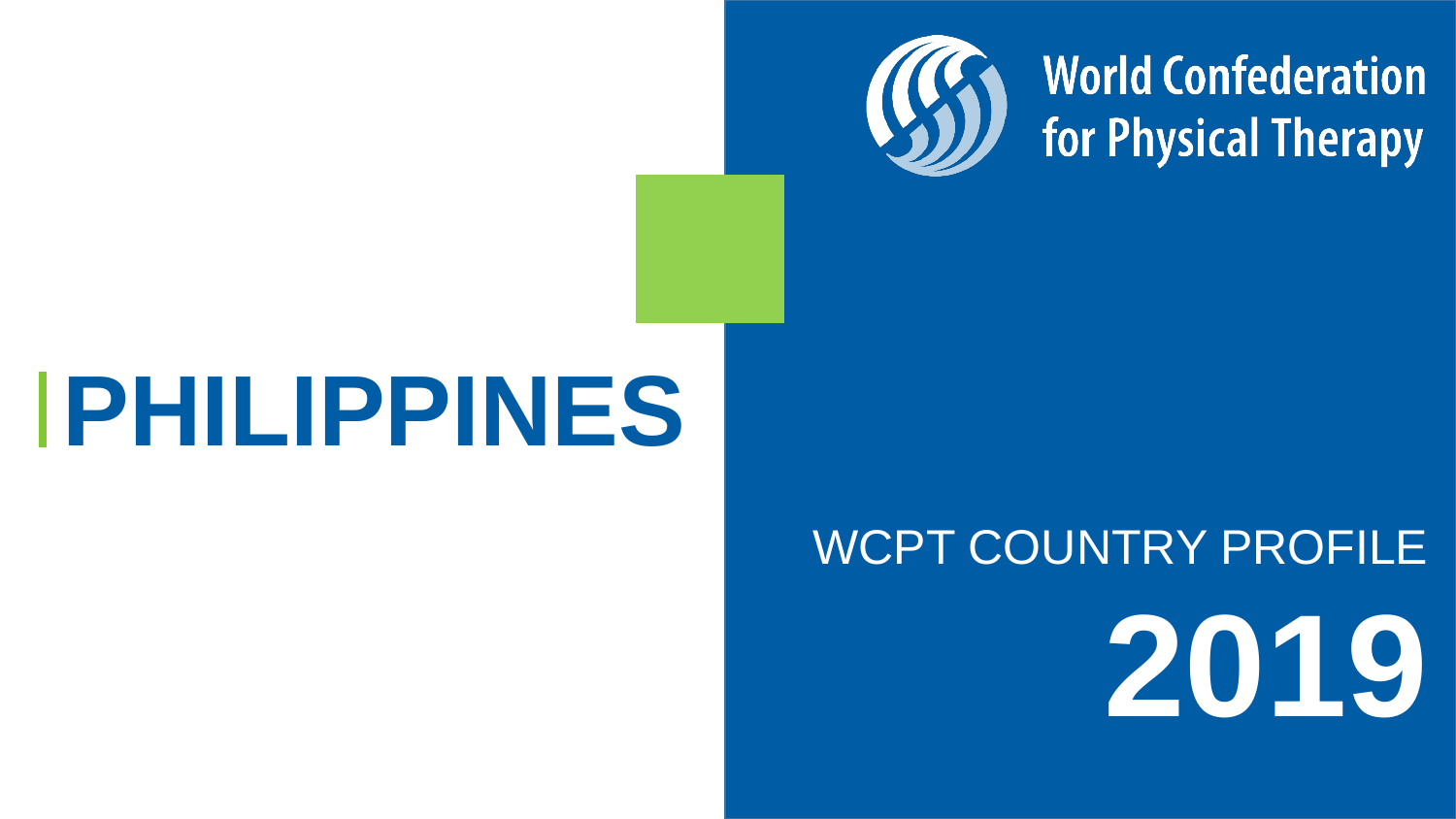### **PHILIPPINES | NUMBERS**



#### **Physical therapists in the country**



**36%** of PTs in the country are members of the Philippine Physical Therapy Association

#### **Physical therapists in the AWP Region of WCPT**



**65%** of PTs in the region are members of a WCPT member organisation

#### **Physical therapists in the world**



**29%** of PTs in the world are members of a WCPT member organisation

The data in this report is based on responses to annual surveys sent to WCPT's member organisations. In 2019 the annual survey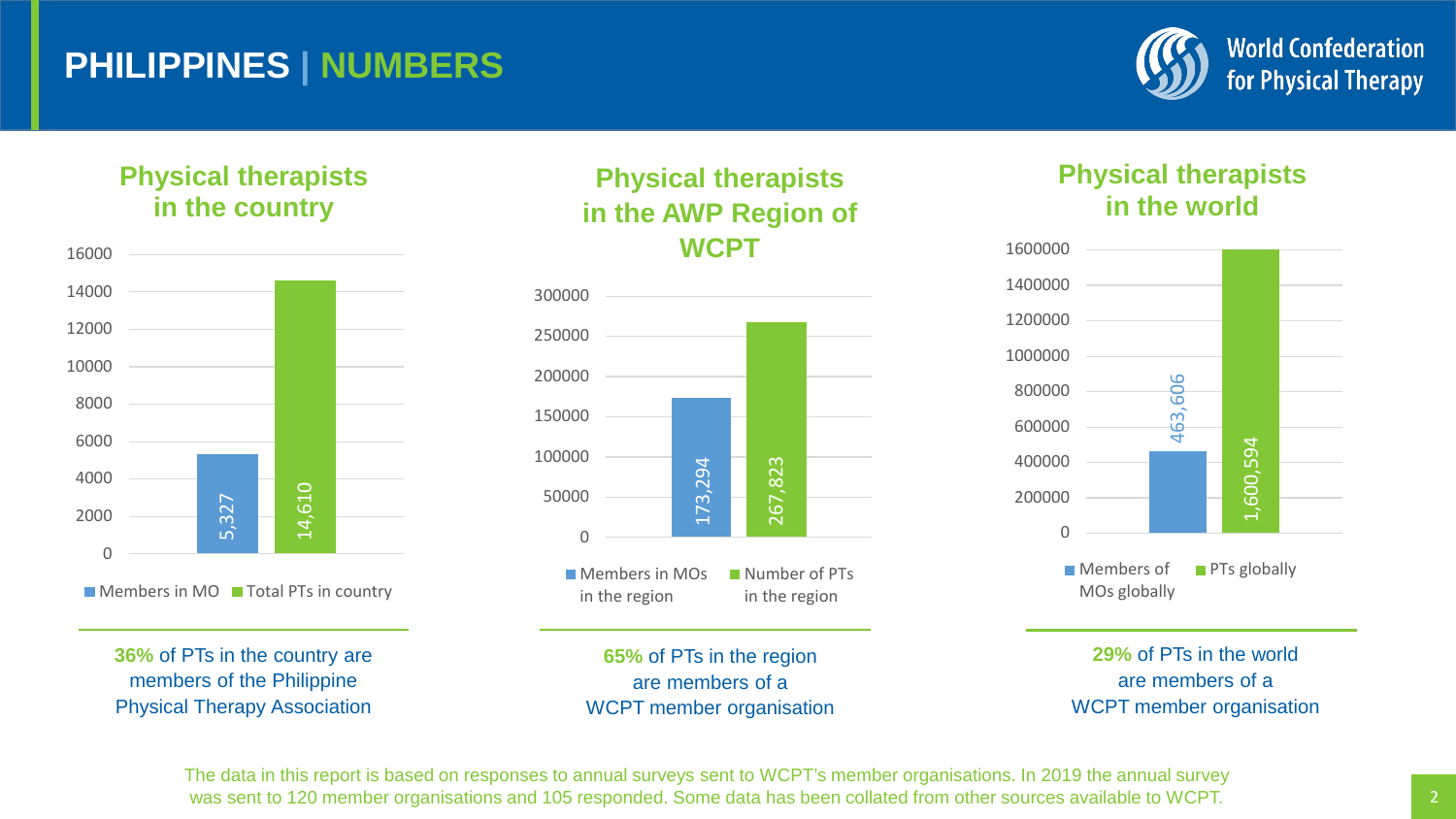## **PHILIPPINES | GENDER**





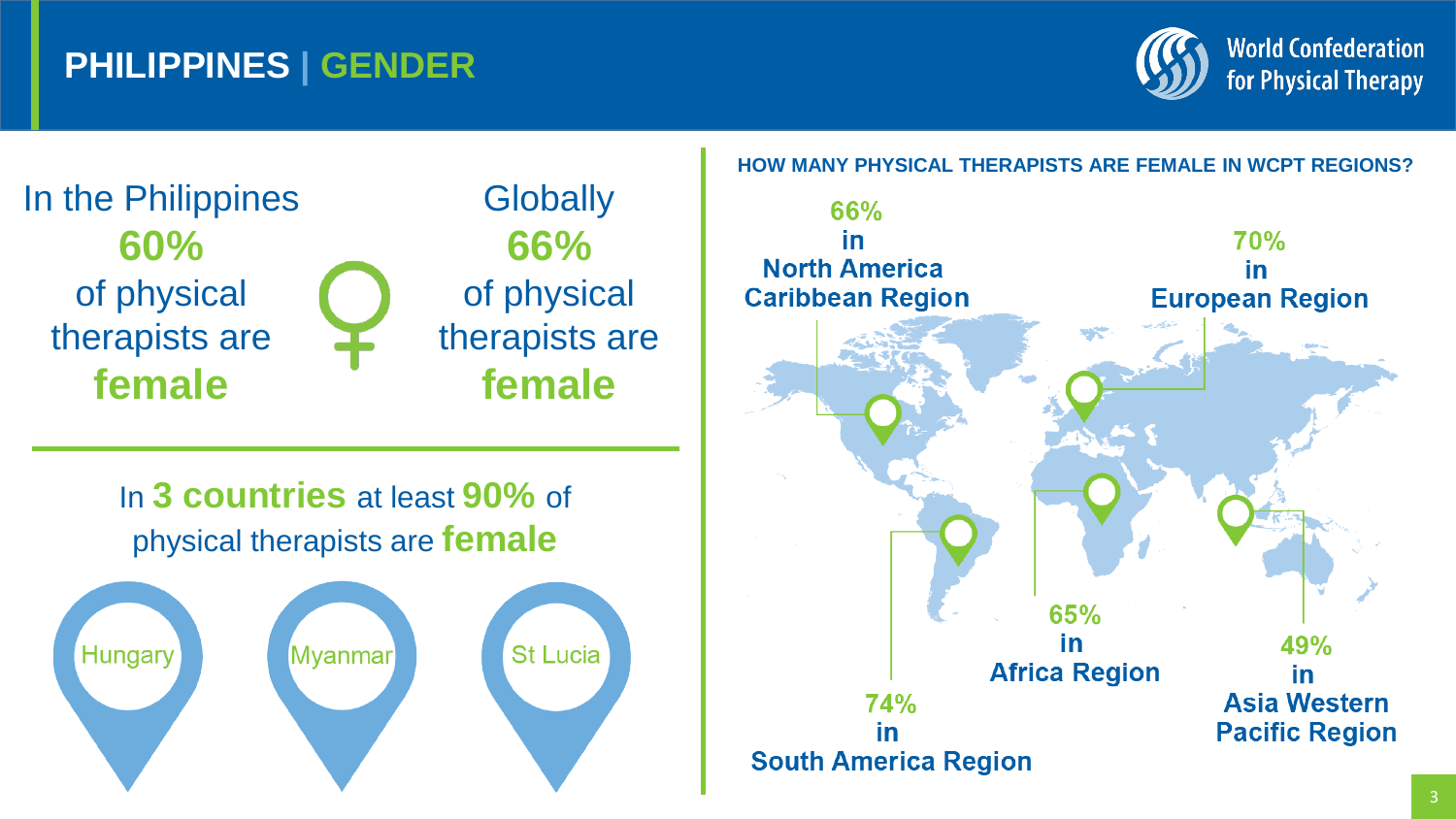## **PHILIPPINES | MEMBERSHIP IN YOUR REGION**



| <b>Country</b>       | <b>Number of</b><br>members | <b>Number of</b><br>physical therapists |
|----------------------|-----------------------------|-----------------------------------------|
| <b>Japan</b>         | 99,240                      | 132,000                                 |
| <b>Korea (South)</b> | 24,872                      | 38,015                                  |
| <b>Australia</b>     | 19,135                      | 33,792                                  |
| <b>Indonesia</b>     | 13,337                      | 13,337                                  |
| <b>Philippines</b>   | 5,327                       | 14,610                                  |
| <b>New Zealand</b>   | 3,626                       | 5,422                                   |
| <b>Malaysia</b>      | 1,300                       | 2,326                                   |
| <b>Hong Kong</b>     | 1,049                       | 3,447                                   |
| <b>Bangladesh</b>    | 900                         | 2,135                                   |
| <b>Taiwan</b>        | 881                         | 6,851                                   |
| <b>Myanmar</b>       | 842                         | 600                                     |
| <b>Kuwait</b>        | 500                         | 1,500                                   |

| <b>Country</b>              | <b>Number of</b><br>members | <b>Number of</b><br>physical therapists |
|-----------------------------|-----------------------------|-----------------------------------------|
| <b>Nepal</b>                | 402                         | 2,000                                   |
| <b>Saudi Arabia</b>         | 380                         | 5,000                                   |
| <b>Singapore</b>            | 364                         | 1,967                                   |
| <b>Afghanistan</b>          | 300                         | 1,100                                   |
| <b>United Arab Emirates</b> | 250                         | 2,866                                   |
| <b>Mongolia</b>             | 176                         | 176                                     |
| <b>Macau</b>                | 138                         | 145                                     |
| <b>Cambodia</b>             | 126                         | 326                                     |
| <b>Papua New Guinea</b>     | 73                          | 72                                      |
| Fiji                        | 43                          | 96                                      |
| <b>Bhutan</b>               | 33                          | 40                                      |

The Philippine Physical Therapy Association is the **fifth largest** member organisation in the Asia Western Pacific Region of WCPT.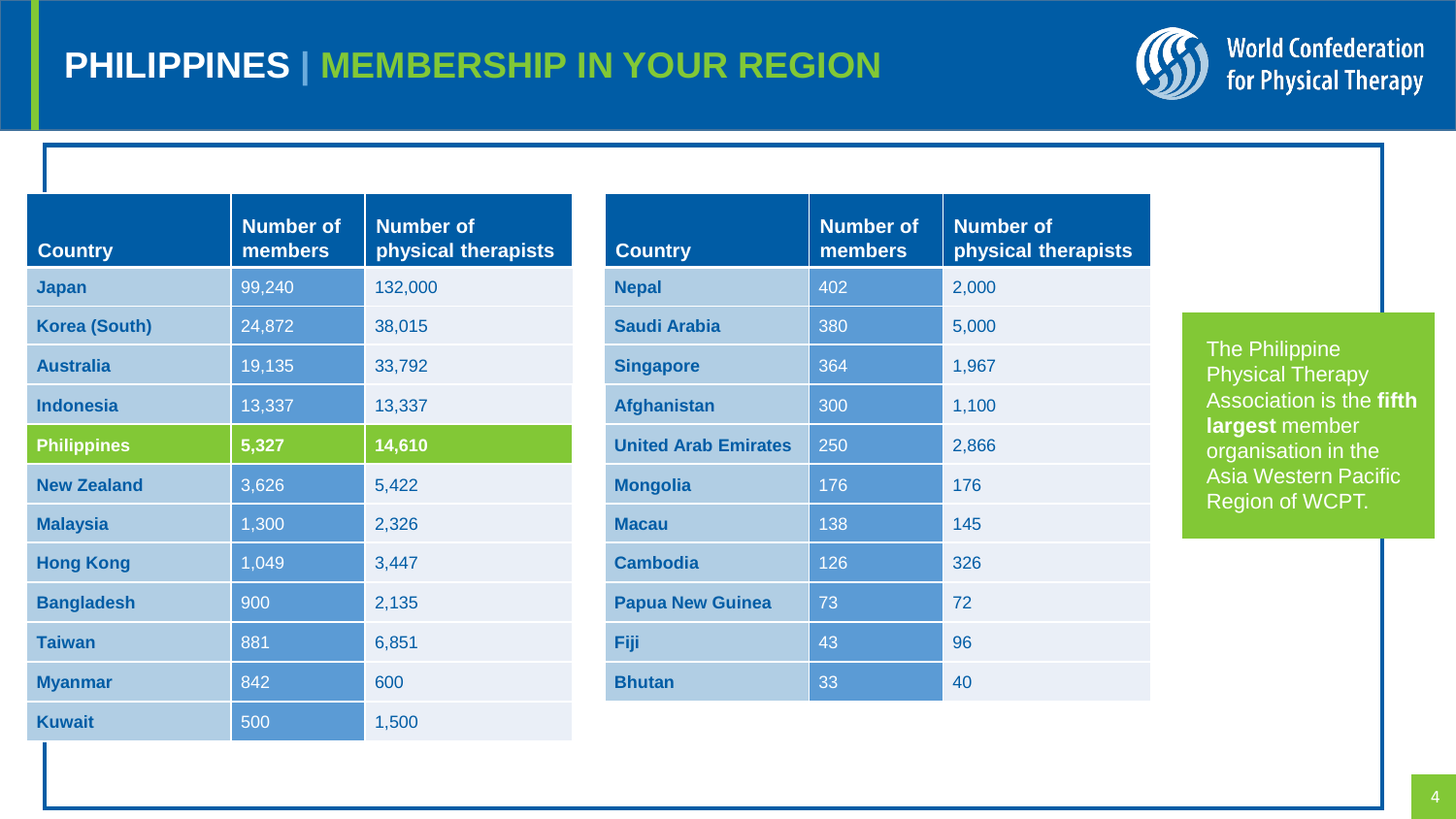## **PHILIPPINES | MEMBERSHIP CHANGE**



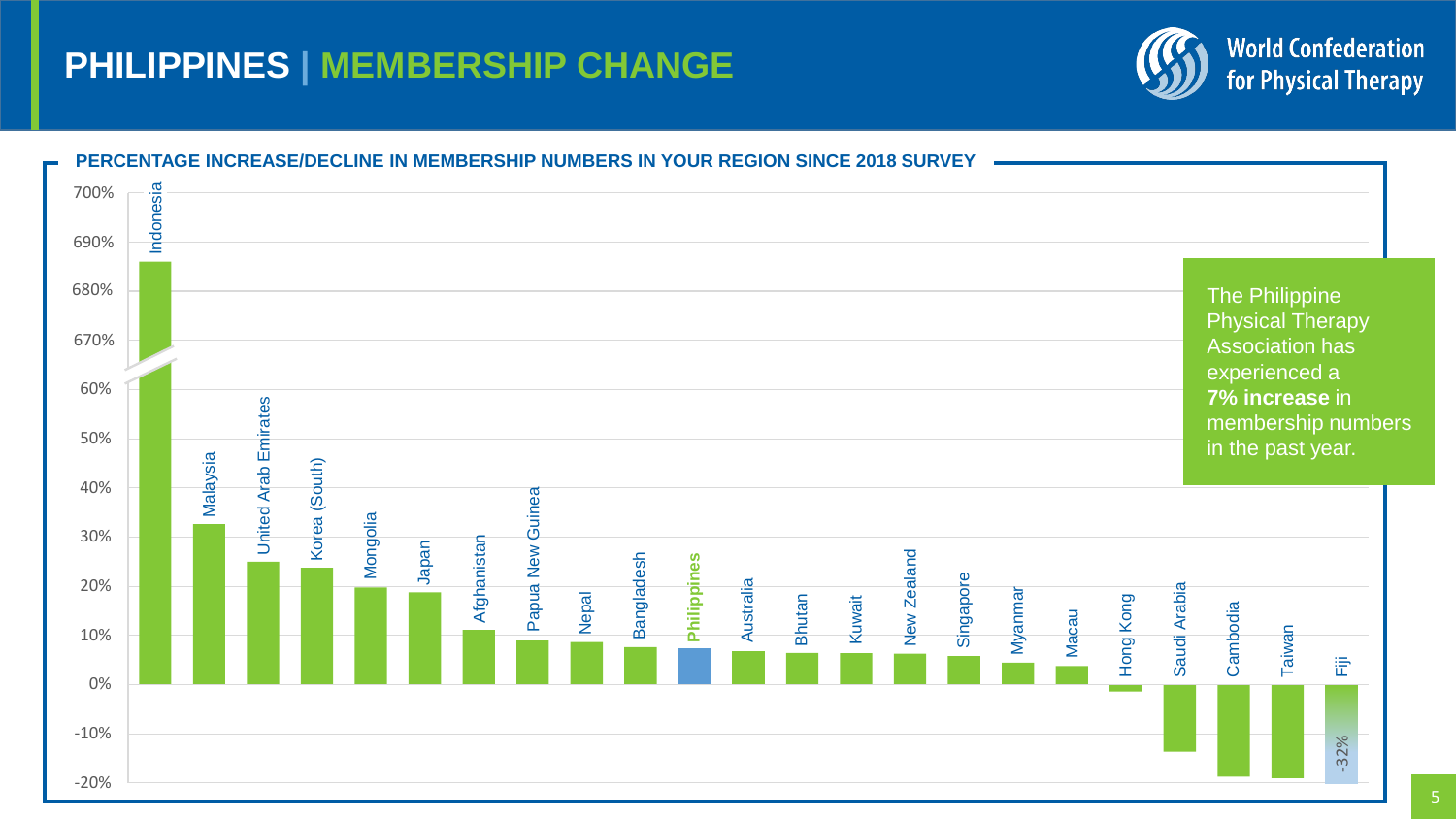## **ASIA WESTERN PACIFIC | IN YOUR REGION**



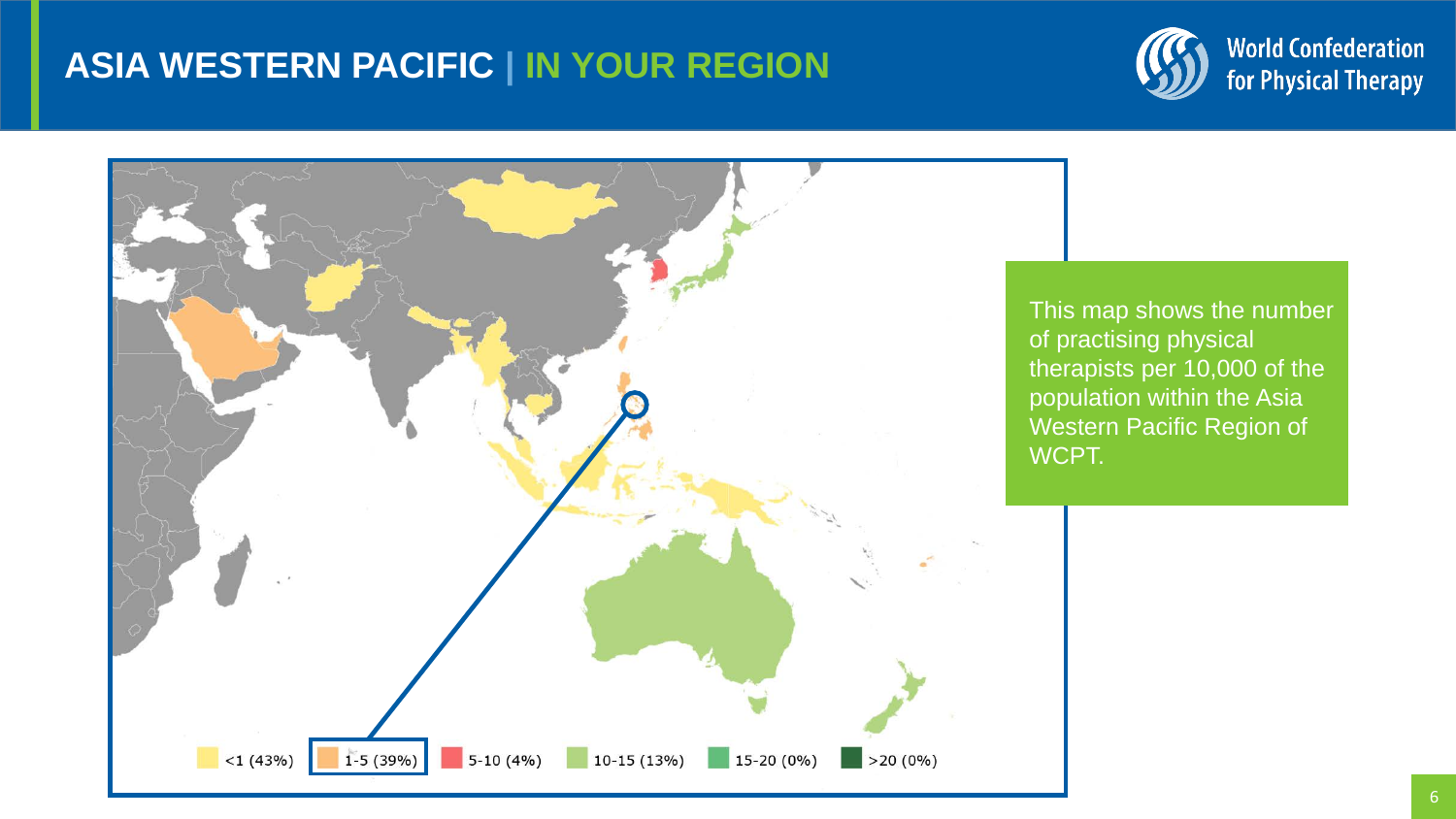## **PHILIPPINES | ENTRY-LEVEL PROGRAMMES**



#### **ENTRY-LEVEL EDUCATION PROGRAMMES PER 5,000,000 POPULATION**



**4.4entry-level** education programmes in your country per 5 million population

**3** is the **average** number of entry-level education programmes per 5 million population in the **Asia Western Pacific Region of WCPT**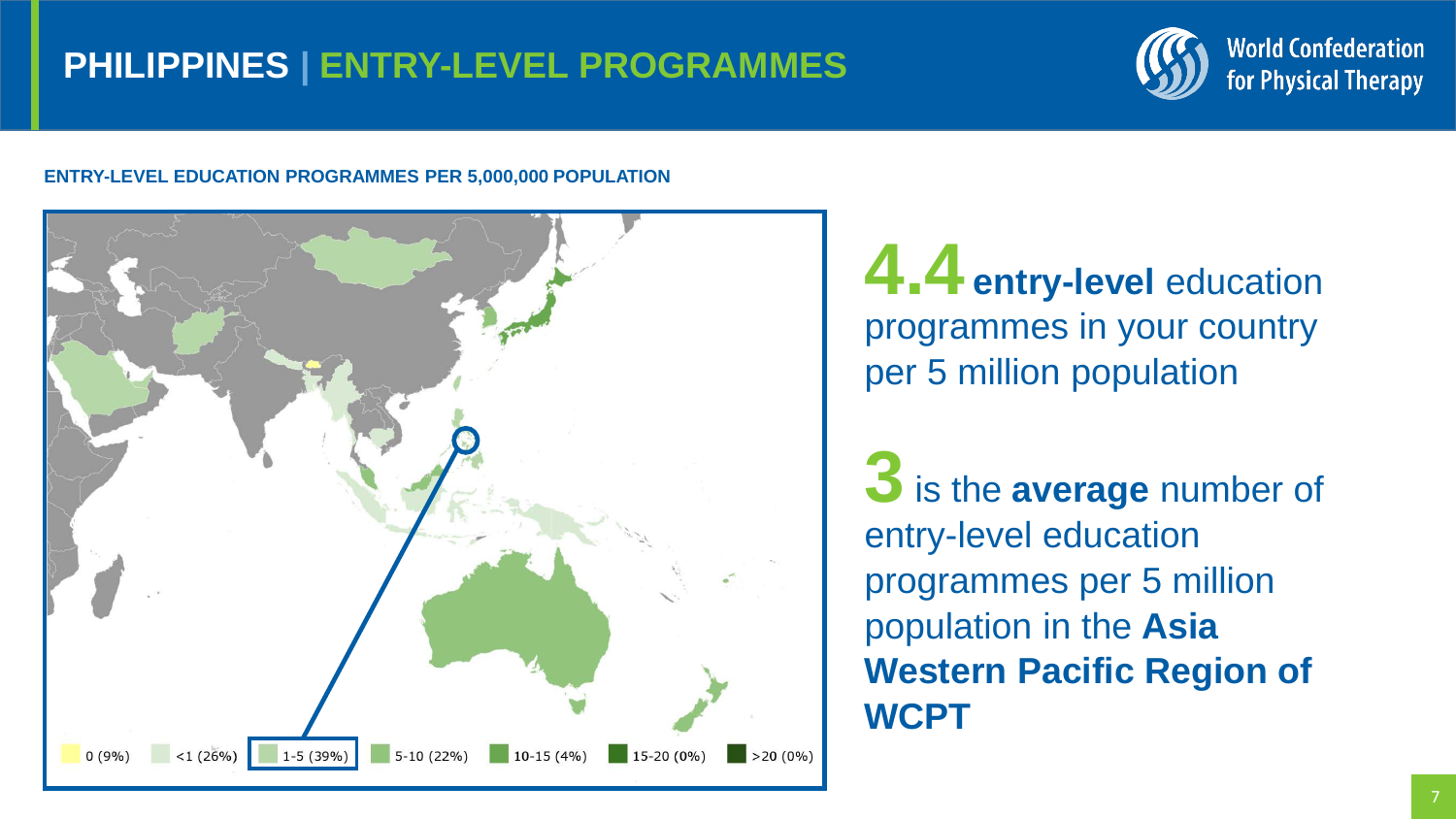## **ASIA WESTERN PACIFIC | SPECIALISATION IN THE REGION**



recognise the specialties in the areas listed in the survey.

**World Confederation** 

for Physical Therapy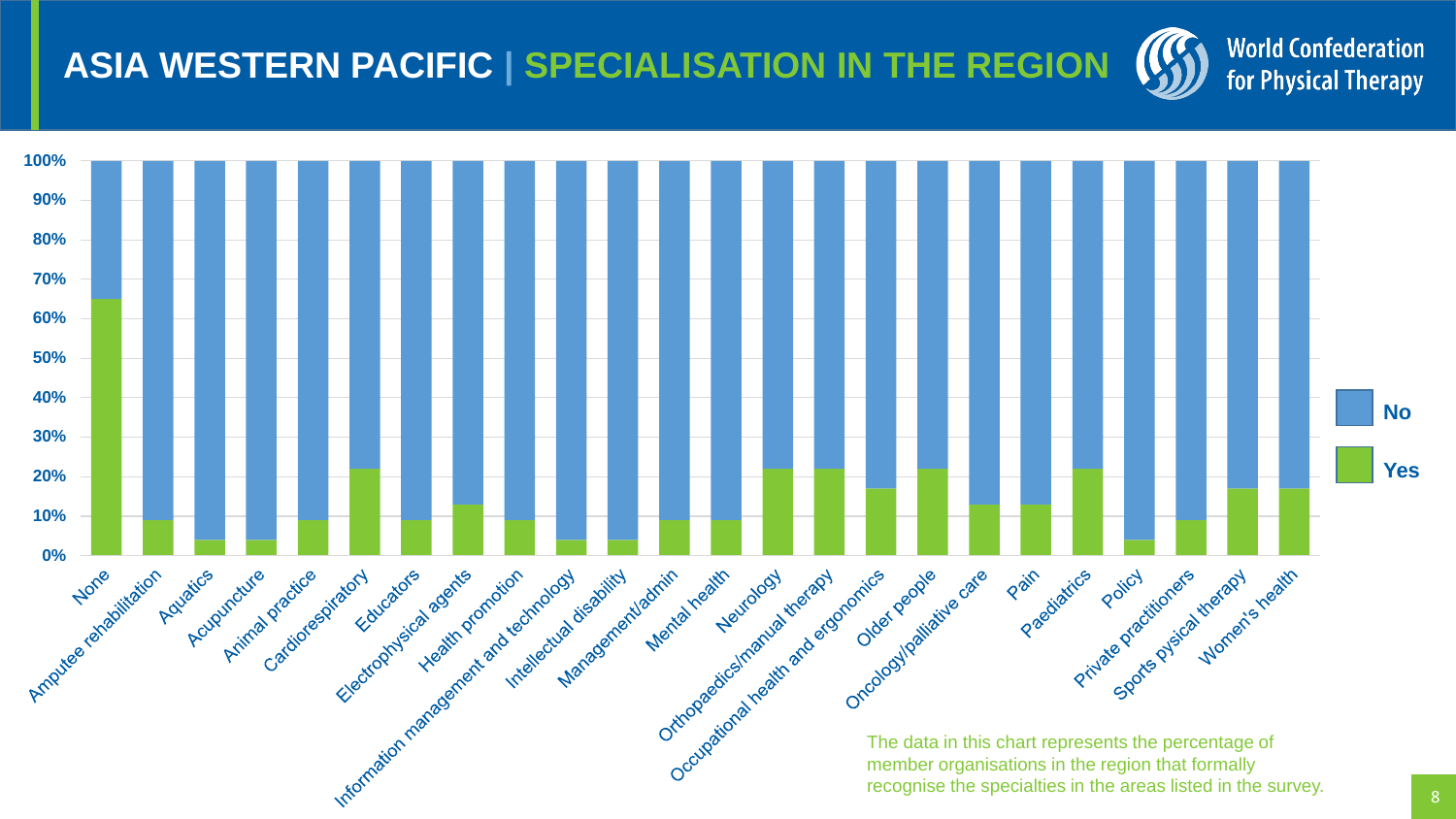## **ASIA WESTERN PACIFIC | FUNDING IN YOUR REGION**



**Private Public Both Neither** 

| How is physical therapy<br>funded in your region? | Afghanistan | <b>Australia</b> | Bangladesh | <b>Bhutan</b> | Cambodia | 衙 | Hong Kong | Indonesia | Japan | Korea (South) | Kuwait | Macau | Malaysia | Mongolia | Myanmar | <b>Nepal</b> | New Zealand | Papua New Guinea | Philippines | Saudi Arabia | Singapore | Taiwan | <b>United Arab Emirates</b> |
|---------------------------------------------------|-------------|------------------|------------|---------------|----------|---|-----------|-----------|-------|---------------|--------|-------|----------|----------|---------|--------------|-------------|------------------|-------------|--------------|-----------|--------|-----------------------------|
| Personal out of pocket payments                   |             |                  |            |               |          |   |           |           |       |               |        |       |          |          |         |              |             |                  |             |              |           |        |                             |
| Private or voluntary insurance<br>premiums        |             |                  |            |               |          |   |           |           |       |               |        |       |          |          |         |              |             |                  |             |              |           |        |                             |
| Public tax funded system                          |             |                  |            |               |          |   |           |           |       |               |        |       |          |          |         |              |             |                  |             |              |           |        |                             |
| <b>Compulsory insurance premiums</b>              |             |                  |            |               |          |   |           |           |       |               |        |       |          |          |         |              |             |                  |             |              |           |        |                             |
| <b>Other</b>                                      |             |                  |            |               |          |   |           |           |       |               |        |       |          |          |         |              |             |                  |             |              |           |        |                             |

The data in this chart represents how physical therapy is funded in your region, for both public and private health sectors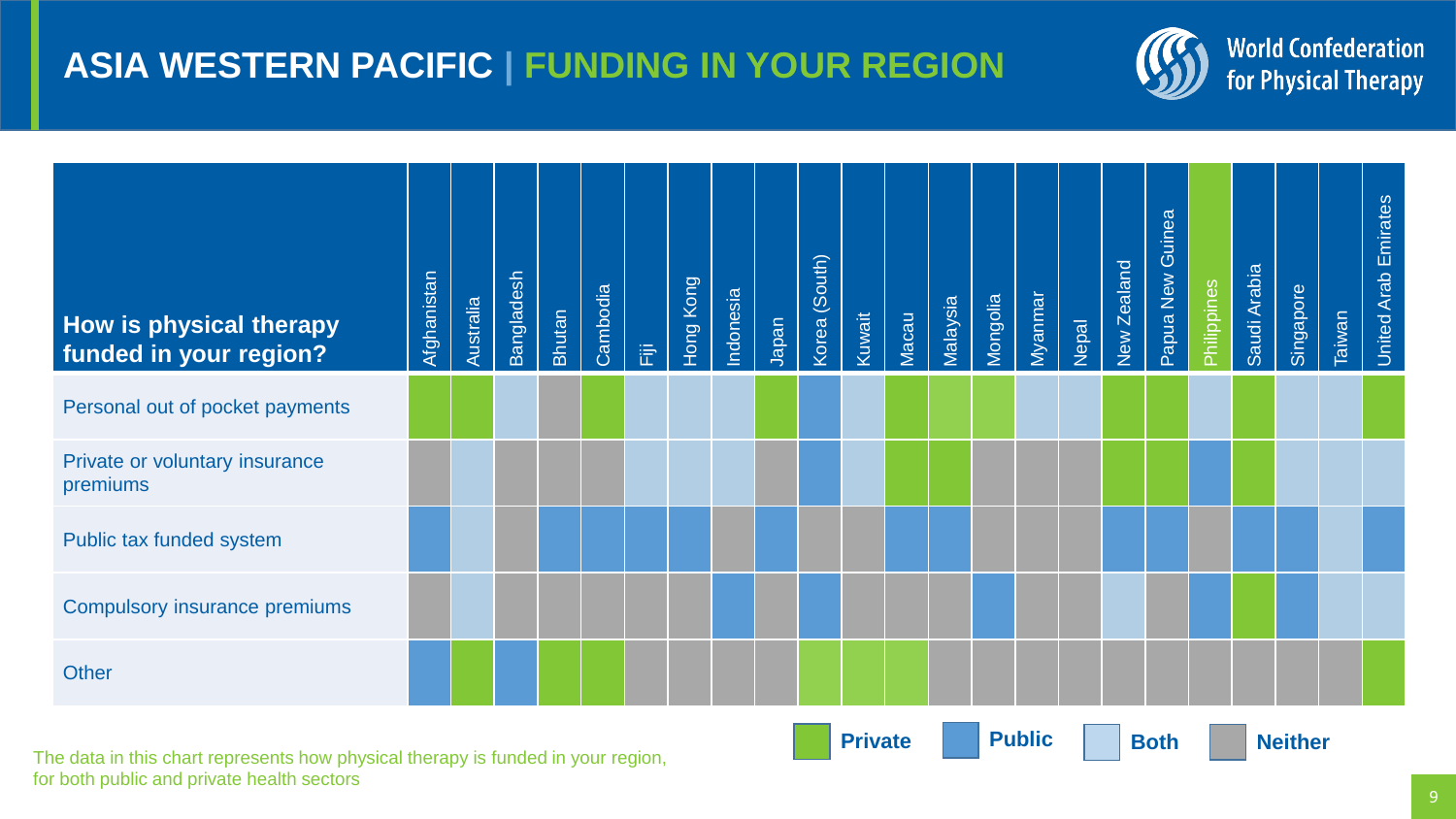## **PHILIPPINES | PRACTICE IN YOUR REGION**



#### **ARE THERE PHYSICAL THERAPY SUPPORT PERSONNEL IN THE WORKFORCE IN YOUR COUNTRY?**

#### **DO PHYSICAL THERAPISTS NEED TO BE A MEMBER OF YOUR ORGANISATION TO PRACTICE IN YOUR COUNTRY?**

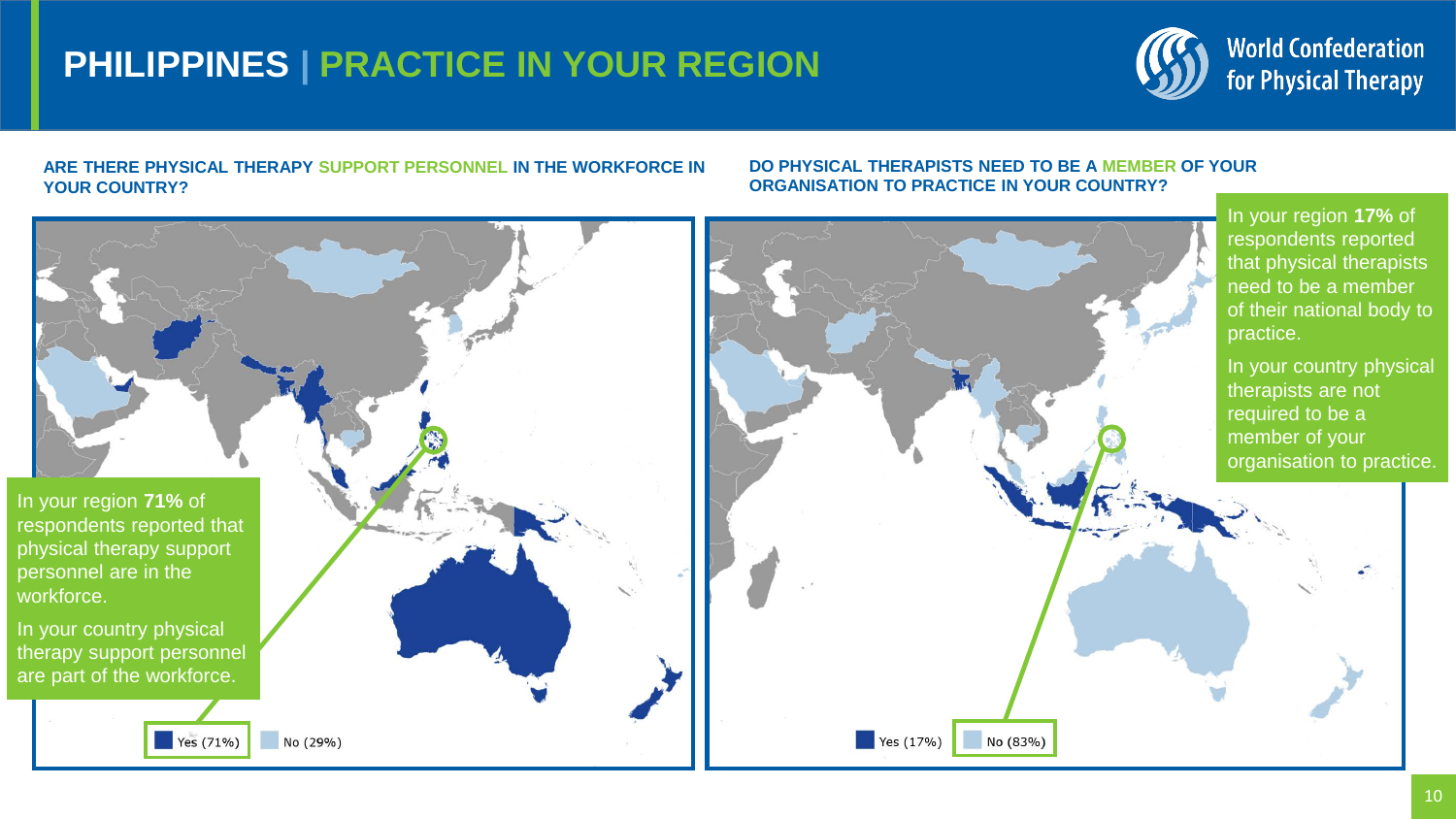## **GLOBAL | A PICTURE OF THE PROFESSION**



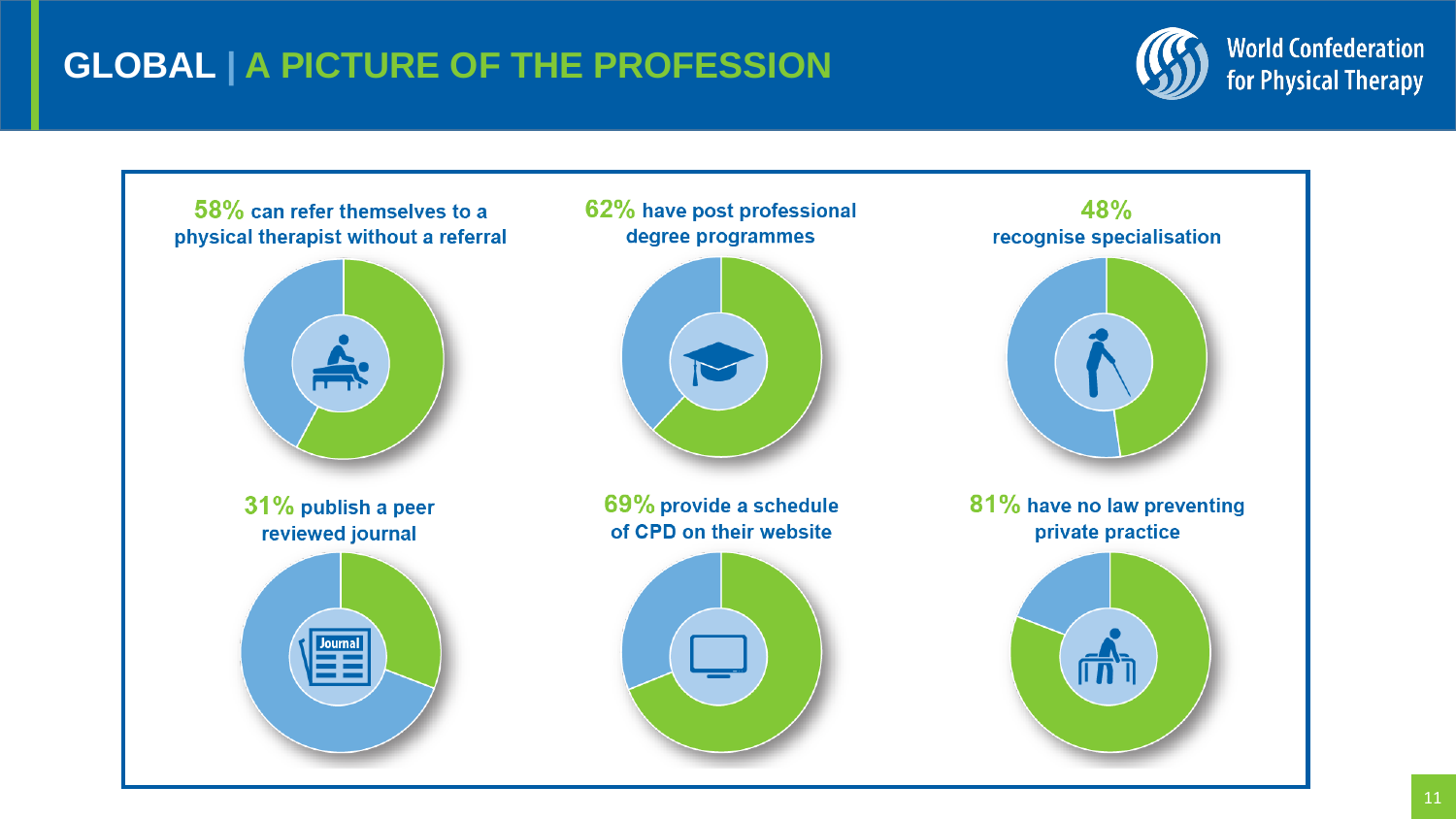

#### **WCPT MEMBER ORGANISATIONS FROM THE FOLLOWING COUNTRIES RESPONDED:**

| <b>Africa Region</b>           |                  | <b>Asia Western Pacific Region</b> |                                       |                                  | <b>European Region</b> | <b>North America</b><br><b>Caribbean Region</b> | <b>South America</b><br><b>Region</b> |
|--------------------------------|------------------|------------------------------------|---------------------------------------|----------------------------------|------------------------|-------------------------------------------------|---------------------------------------|
| <b>Benin</b>                   | <b>Swaziland</b> | Afghanistan                        | <b>Philippines</b>                    | Albania                          | Kosovo                 | <b>Barbados</b>                                 | Argentina                             |
| Cameroon                       | Tanzania         | <b>Australia</b>                   | Saudi Arabia                          | Austria                          | Latvia                 | <b>Bermuda</b>                                  | <b>Bolivia</b>                        |
| Congo (Democratic<br>Republic) | <b>Togo</b>      | <b>Bangladesh</b>                  | Singapore                             | <b>Belgium</b>                   | Lebanon                | Canada                                          | <b>Brazil</b>                         |
| <b>Ethiopia</b>                | Uganda           | <b>Bhutan</b>                      | <b>Taiwan</b>                         | <b>Bosnia and</b><br>Herzegovina | Liechtenstein          | Guyana                                          | <b>Chile</b>                          |
| Ghana                          | Zambia           | Cambodia                           | <b>United Arab</b><br><b>Emirates</b> | <b>Bulgaria</b>                  | Lithuania              | Haiti                                           | Colombia                              |
| <b>Ivory Coast</b>             | Zimbabwe         | Fiji                               |                                       | <b>Cyprus</b>                    | Luxembourg             | Jamaica                                         | <b>Costa Rica</b>                     |
| Kenya                          |                  | <b>Hong Kong</b>                   |                                       | <b>Czech Republic</b>            | <b>Malta</b>           | Panama                                          | <b>Ecuador</b>                        |
| Madagascar                     |                  | Indonesia                          |                                       | <b>Denmark</b>                   | Montenegro             | <b>Puerto Rico</b>                              | <b>Mexico</b>                         |
| <b>Malawi</b>                  |                  | Japan                              |                                       | Finland                          | <b>Netherlands</b>     | <b>St Lucia</b>                                 | Peru                                  |
| <b>Mali</b>                    |                  | Korea (South)                      |                                       | Georgia                          | <b>Norway</b>          | <b>Suriname</b>                                 | Uruguay                               |
| <b>Mauritius</b>               |                  | <b>Kuwait</b>                      |                                       | Germany                          | Poland                 | <b>Trinidad and</b><br><b>Tobago</b>            |                                       |
| <b>Namibia</b>                 |                  | <b>Macau</b>                       |                                       | Greece                           | Portugal               | <b>United States</b>                            |                                       |
| <b>Niger</b>                   |                  | <b>Malaysia</b>                    |                                       | Hungary                          | Slovenia               |                                                 |                                       |
| <b>Nigeria</b>                 |                  | Mongolia                           |                                       | Iceland                          | Spain                  |                                                 |                                       |
| Rwanda                         |                  | <b>Myanmar</b>                     |                                       | Ireland                          | Sweden                 |                                                 |                                       |
| Senegal                        |                  | <b>Nepal</b>                       |                                       | <b>Israel</b>                    | Switzerland            |                                                 |                                       |
| <b>South Africa</b>            |                  | <b>New Zealand</b>                 |                                       | Italy                            | <b>Ukraine</b>         |                                                 |                                       |
| Sudan                          |                  | Papua New Guinea                   |                                       | Jordan                           | <b>United Kingdom</b>  |                                                 |                                       |

The survey was sent to WCPT's 120 member organisations, of which 105 responded, representing an 88% response rate.